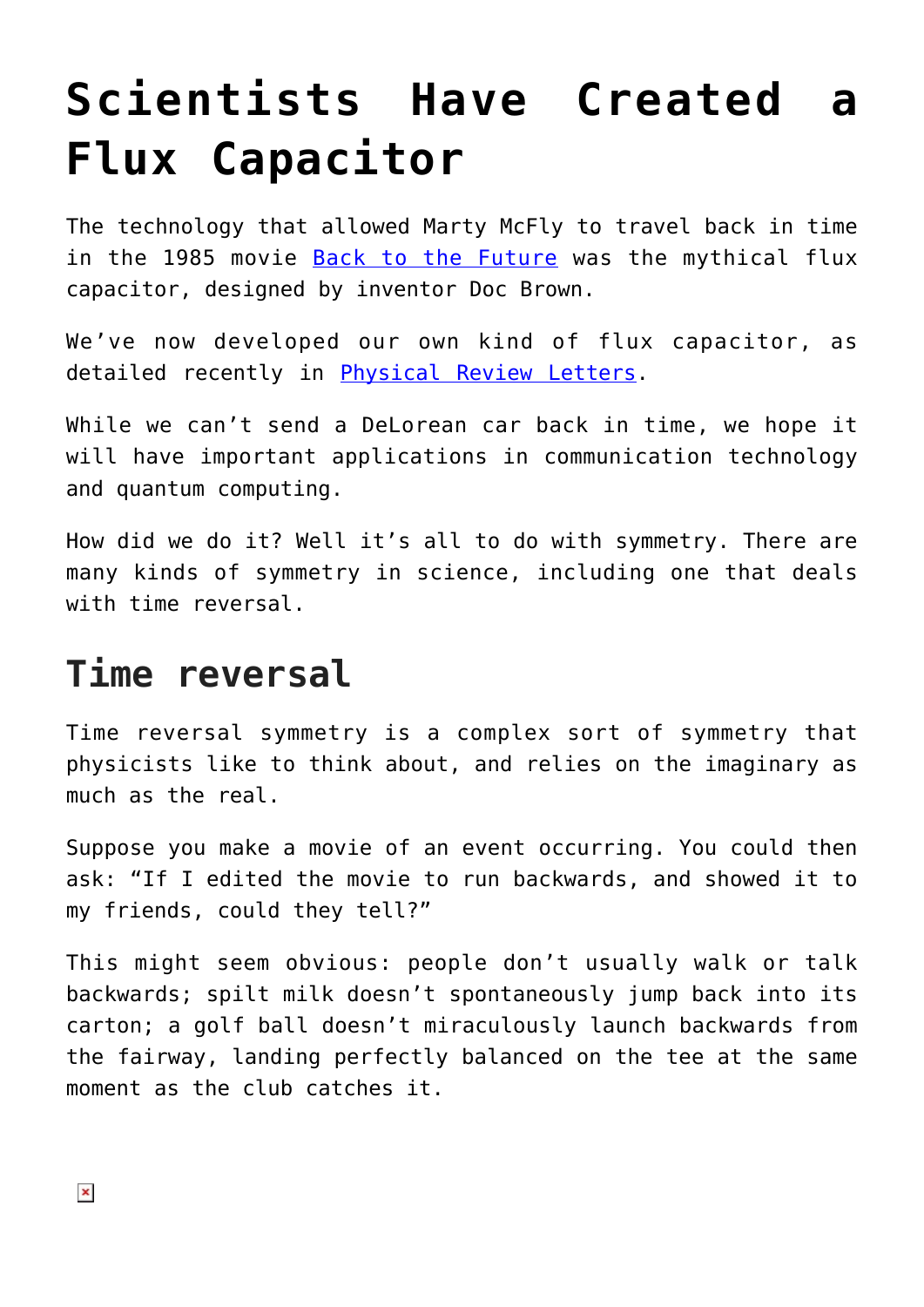Golf doesn't look so convincing in reverse. Source: Tom Stace

But at a microscopic level, the story is not that clear. The collision of two billiard balls looks pretty similar in reverse; even more so for the collision of two atoms. A beam of light travelling in one direction obeys exactly the same laws of physics as a beam of light travelling in the opposite direction.

Indeed, the basic equations of physics look essentially the same if we replace time with its negative. This mathematical transformation reverses the flow of time in our equations.

Since the microscopic laws of physics appear to be unchanged under this mathematical transformation, we say the universe possesses time reversal symmetry, even though we cannot actually reverse time in reality. Unlike Doc Brown, we can't make the clock tick backwards.

There is a conceptual conflict here. At the macroscopic scale, the entropy of the universe — a measure of disorder or randomness — always increases, so that there is an arrow of time.

This is obvious in our everyday experience: a scrambled egg is not reversible. How does this irreversiblity emerge from microscopic laws that are reversible? This remains a mystery.

## **The circulator circuit**

Microscopic reversibility presents an important technological challenge. It complicates the diversion of electronic and radio signals around a circuit.

There are various applications where engineers want electromagnetic signals (such as light or radio waves) in a circuit to behave a bit like cars around a roundabout.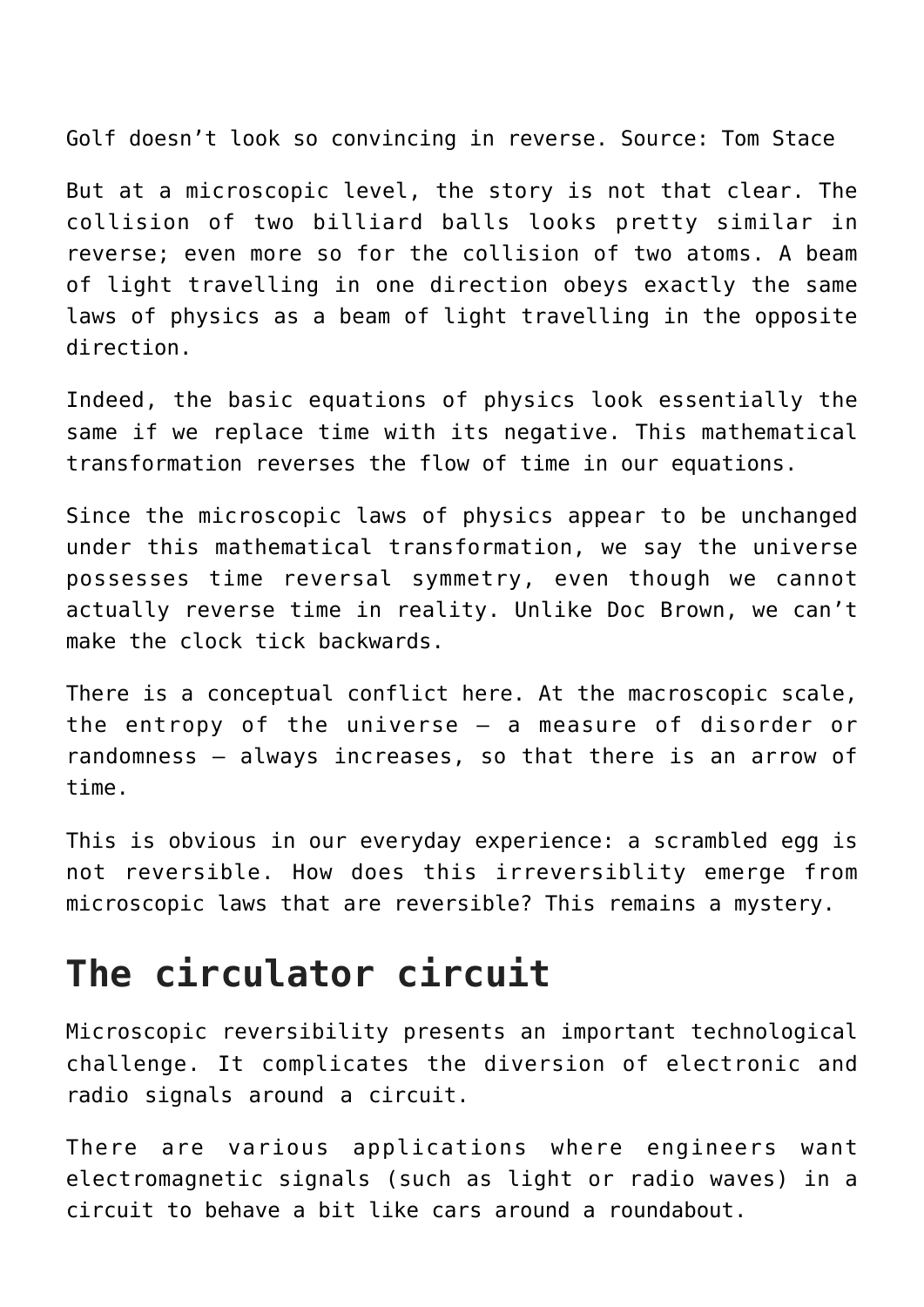This is pictured below: a signal entering port **A** of the device should be directed to port **B**; a signal entering at **B** should go to port **C**; and a signal entering port **C** should be directed to port **A**, clockwise around the device.



A simple representation of a circulator. Tom Stace

One way to do this is to use a network of amplifiers to switch signals as desired. But there is a profound result in quantum mechanics (the "[no cloning theorem"](https://www.youtube.com/watch?v=owPC60Ue0BE)) that means that amplification must always add noise, or randomness, to the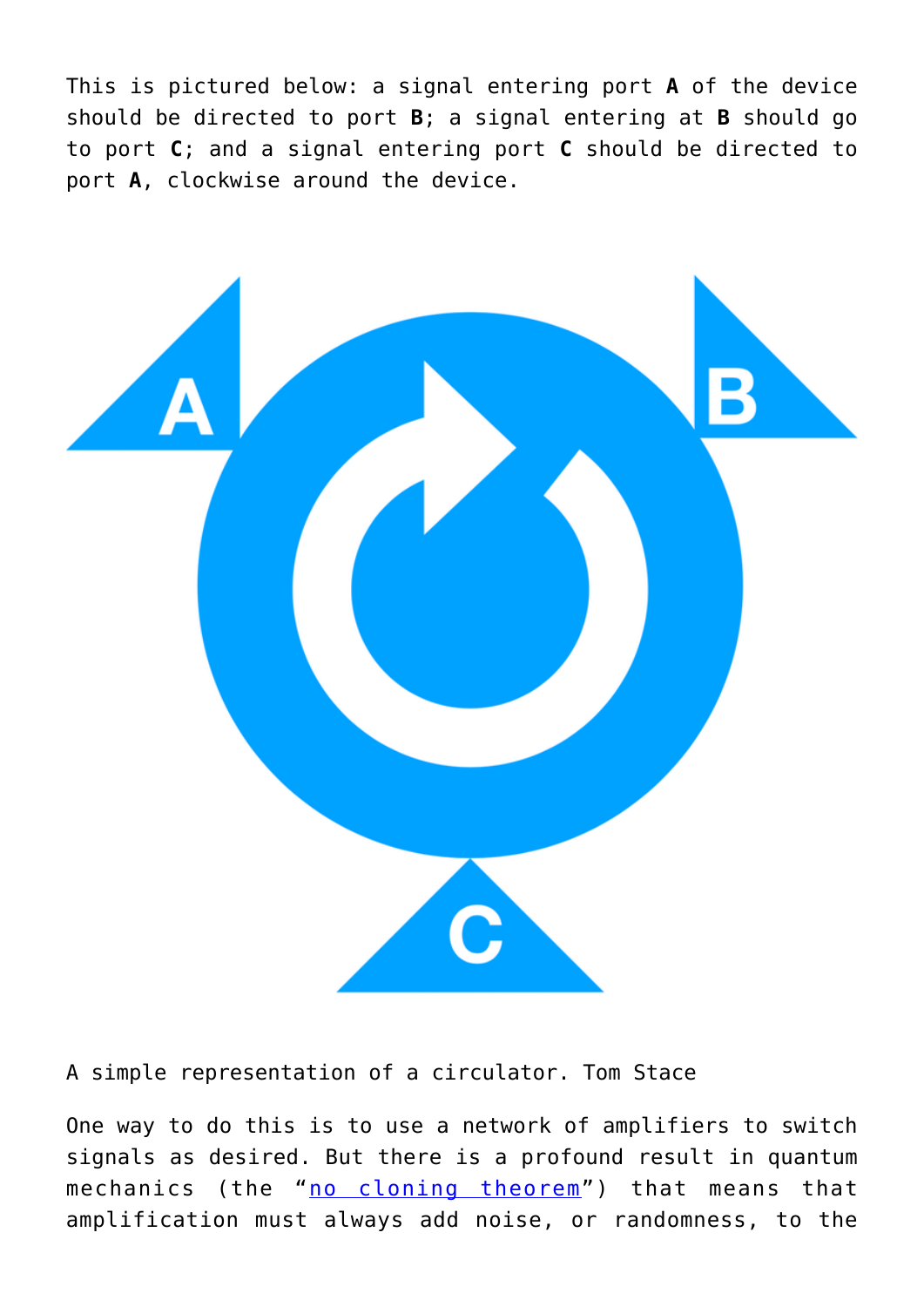signal. Sorry audiophiles: a perfect amplifier is impossible.

If the signal is extremely weak, so that additional noise is intolerable, then noiseless circulation is accomplished with a device called a [circulator.](https://www.microwaves101.com/encyclopedias/circulators) Such devices are used to separate very weak signals going to and from sensitive electronics, including in radar receivers, or in existing and future quantum computers.

It turns out a device like this must *locally* break time reversal symmetry. If we made a movie of the signals coming and going from the circulator, and ran the movie backwards, it would look different. For example, we would see a signal entering port **B** and leaving via port **A**, rather than via **C**.

But most devices in a quantum research laboratory, such as mirrors, beam splitters, lasers, atoms do not break time reversal symmetry, so cannot be used as circulators. Something else is needed.

The practical way to break time reversal symmetry for real devices is to introduce a magnetic field. Like a rotating vortex in water, magnetic fields have a circulation, since they arise from electrical currents circulating in an electrical loop.

The magnetic field defines a direction of rotation (clockwise or counterclockwise) for electrically charged particles and thus for electrical signals. So when physicists say that a device breaks time reversal symmetry, they usually mean that there is a magnetic field about somewhere.

Commercial circulators are an anomaly in the world of electronics. Unlike transistors, diodes, capacitors and other circuit elements, basic materials science means that commercial circulators have not been miniaturised, and are still the size of a coin.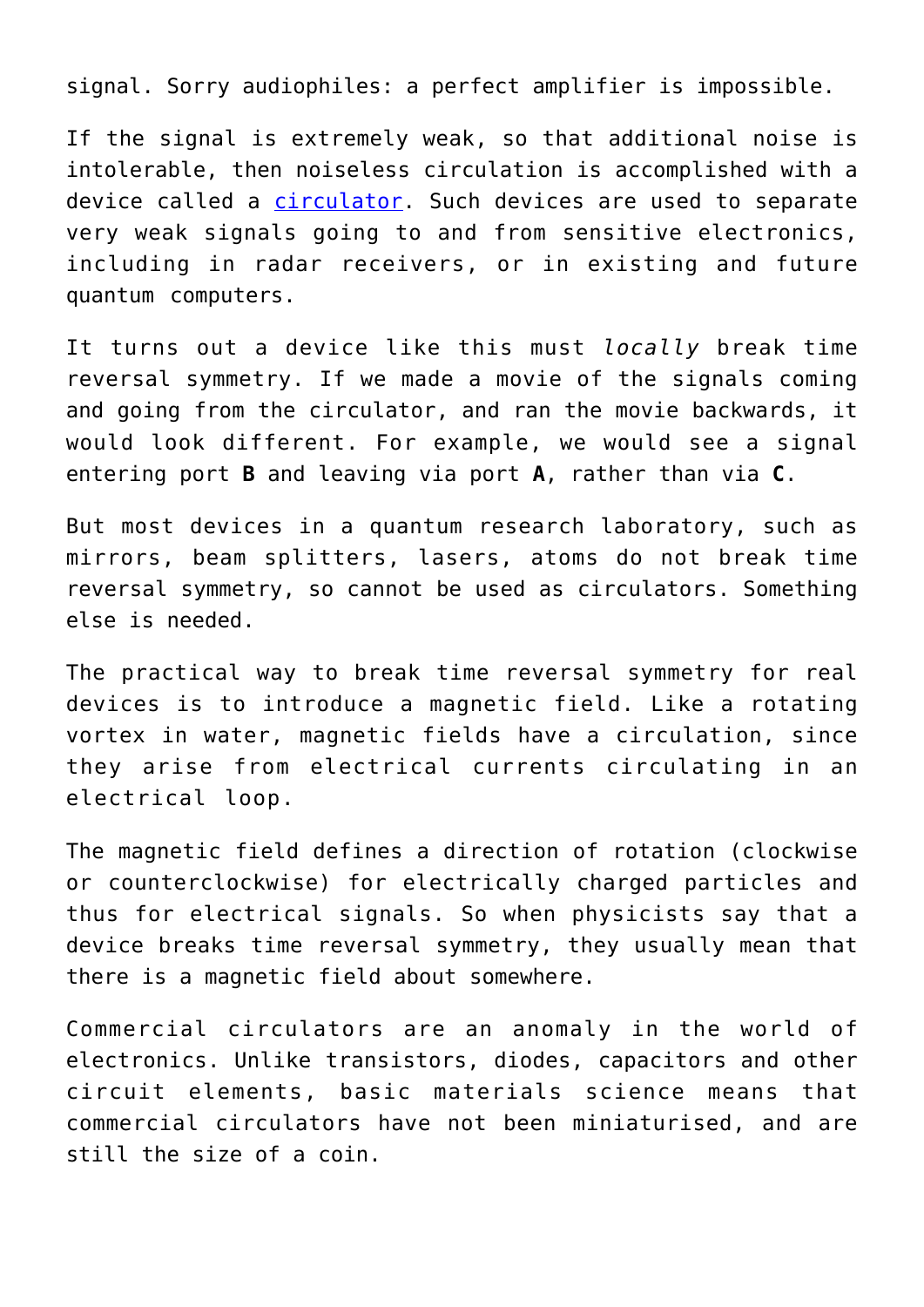

A large component: an X-band microwave circulator where the circular arrow on the label indicates the direction that power travels. [Wikimedia/Antonio Pedreira](https://en.wikipedia.org/wiki/File:AisladorG.JPG)

Building them into large-scale integrated microelectronic circuits is therefore a challenge. This will become an increasing problem as we try to fit thousands of qubits on a quantum computer chip, each requiring its own circulator to enable control and read-out.

## **Our quantum flux capacitor**

We have **[developed](https://journals.aps.org/prl/abstract/10.1103/PhysRevLett.120.213602)** a new way of building micrometer-sized circulators that can be fabricated on a microchip.

We figured out how to integrate magnetic flux quanta  $-$  the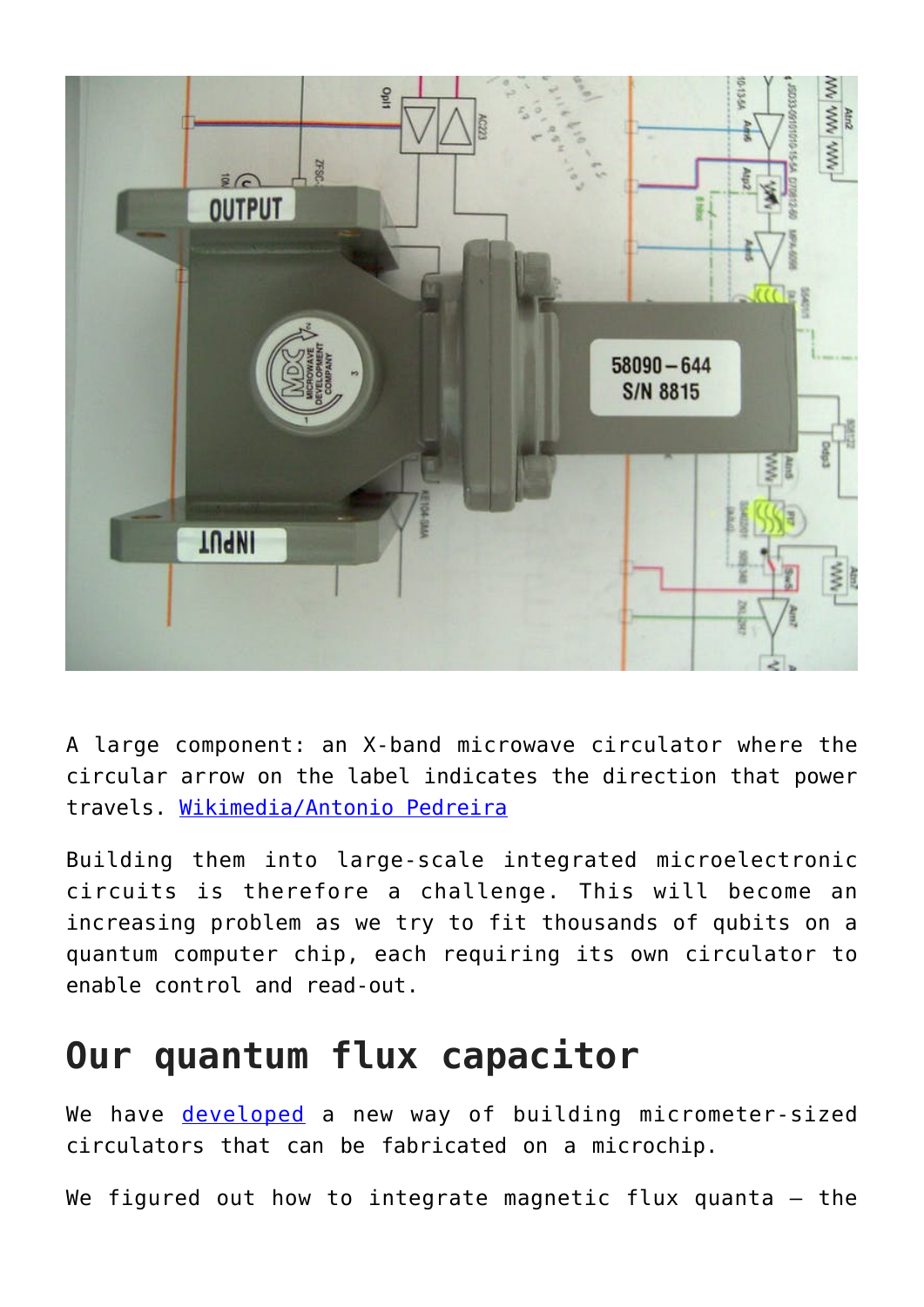smallest units of magnetic field — with microfabricated capacitors and other superconducting circuit elements, so that time-reversal symmetry can be broken.

This lead to our new circulator proposal. As with conventional circulators, there is a magnetic field present. But because we can use just one magnetic flux quantum, our design can be microscopic.



See the design similarity: (left) the fictional flux capacitor from the movie and (right) a schematic representation of the proposed circulator. Tom Stace/Screenshot from Back to the Future, Author provided

We've nicknamed the device the quantum flux capacitor as its circuit diagram has a passing resemblance to [Doc Brown's](http://backtothefuture.wikia.com/wiki/Flux_capacitor) [mythical invention](http://backtothefuture.wikia.com/wiki/Flux_capacitor) (which are [for sale](https://www.jaycar.com.au/flux-capacitor/p/OUTATIME), sort of).